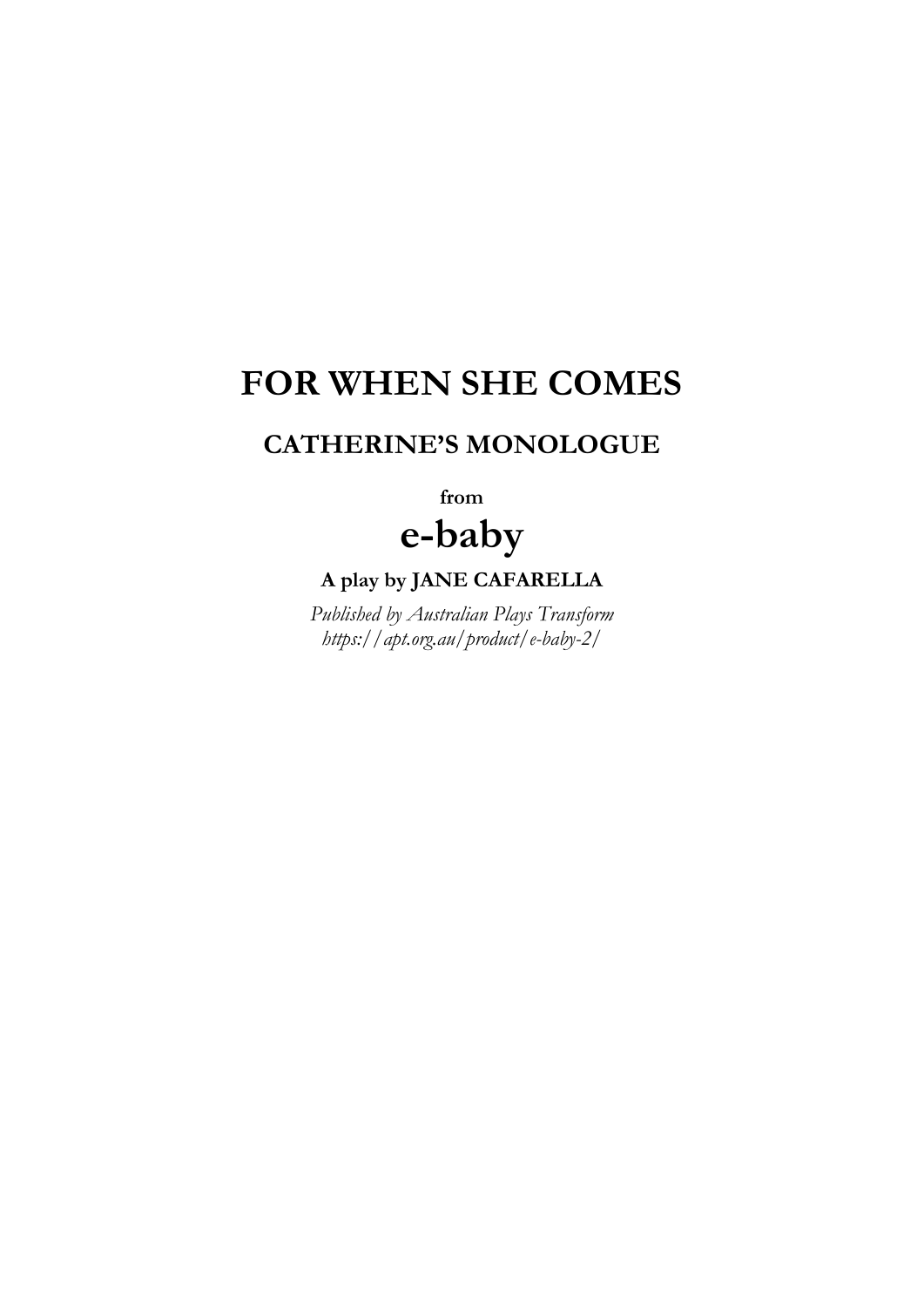*Time: 2013. Catherine, 45, an Australian expat lawyer living in London tells the child she longs for what she can't yet tell her husband.*

### **ACT ONE**

#### **SCENE ONE**

*LONDON: Winter, 2013, 28 December, around 9pm. CATHERINE'S lounge room. It is cold, but the heat of the city prevents it from snowing. It is very still. There are no signs of life.* 

*CATHERINE is home alone. She is nicely dressed and well spoken, clearly well off.* 

*She is sitting with a glory box on her knee. She opens it and removes an infant's dress. She holds the dress to her face and inhales, addressing the child she may never have.*

Sandalwood…for the moths.

I bought this for you a few years ago now. I haven't shown Daddy.

It's a private thing.

I'd been to see a work friend who'd just had a baby. And she let me hold him while she went to the loo.

*Beat.*

It happens every time…I find myself feeling things…things I can't describe.

*She inhales the scent of the dress again.*

I remember reading about a mother who'd lost a child.

A motorcyclist knocked the little girl off her bike. She was only eight.

By the time she got to the hospital the child was dead.

The mother used to go to the little girl's wardrobe and smell her clothes…just to inhale her scent.

*She puts it down carefully, reverently.*

One good thing about growing older. Nobody invites you to baby showers anymore.

Sometimes I just didn't go. Made some excuse about work.

*(Mimics)* "You career girls! You'd better watch out or you'll leave your run too late."

"Oh, you and Harry are so good with kids, Catherine. You should have some of your own!"

"Okay Mum, just popping down to Harrod's to pick up some kids!"